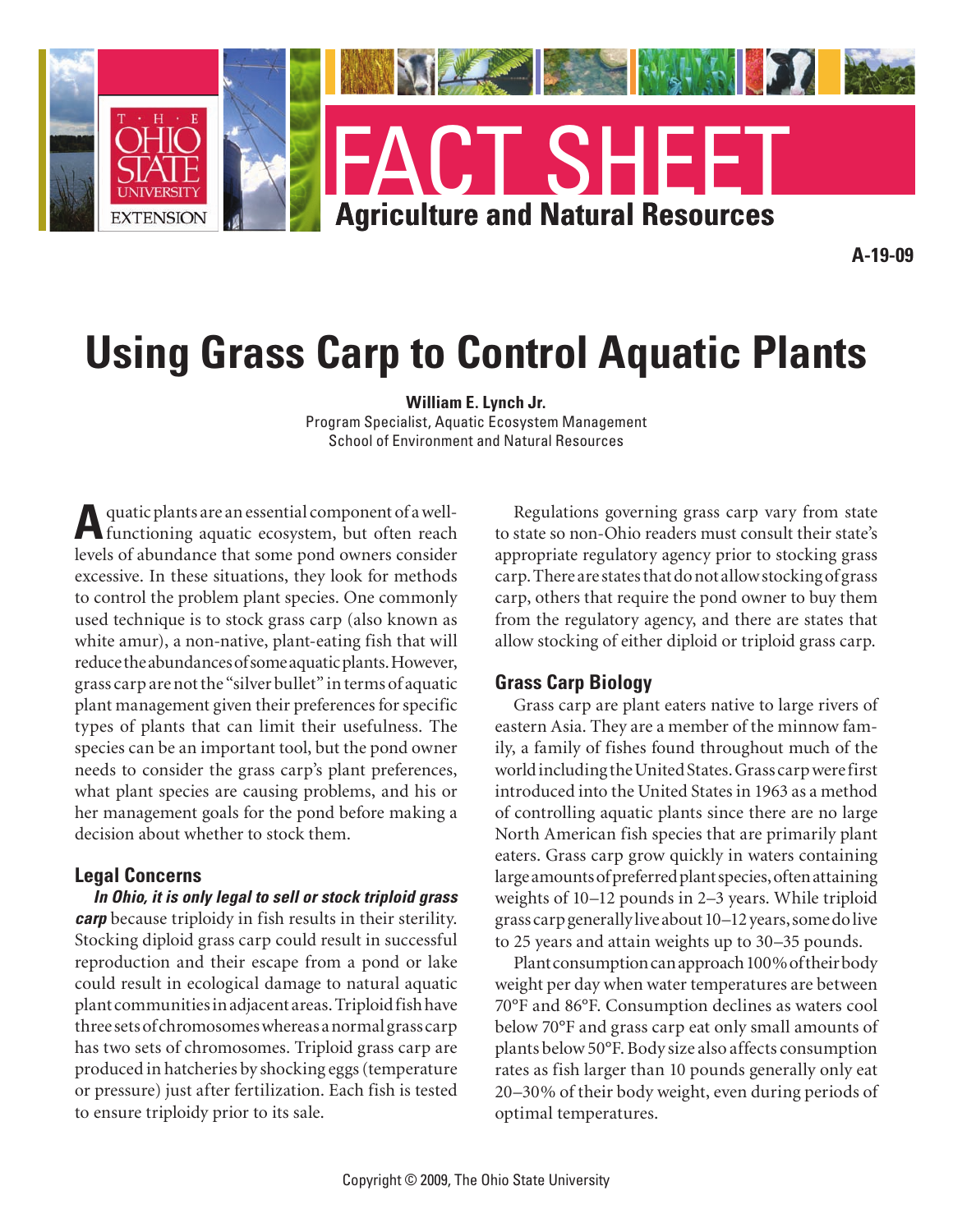### **Plant Preferences**

Like all animals, aquatic or terrestrial, grass carp have food preferences. Generally, control by grass carp will occur for only those plants that grass carp prefer. The pond owner should be hesitant to use grass carp for controlling plants that are not highly preferred. While grass carp may consume less preferred plants, they do so only after preferred plants are gone and then only consume small amounts of the less preferred plants. Table 1 provides a summary of common Ohio aquatic plants and whether grass carp prefer them and can be expected to control them.

### **When to Stock—Stocking Rates**

**When to Stock:** Stocking of any fish species should be done under conditions that minimize stress to the fish. Stress is a leading cause of disease in fish and can cause significant mortality. Stressors include handling,

transport, and sudden exposure to a change in water temperature. The stress associated with these stressors is enhanced in warmer water, so it is recommended that stocking occur when water temperatures are less than 65°F. In Ohio, the best months for stocking fish, including grass carp, are April and most of May or October and November. No matter when grass carp are stocked, every effort should be made to minimize the difference in water temperature between the hauling tank or transport bags and the receiving pond water. As a rule-of-thumb, the difference should not exceed 5°F, preferably less. This may require slow additions of pond water to the hauling tank. If oxygenated plastic transport bags are used, floating the bags in the pond or lake for several hours is an easy way to equilibrate the temperatures.

*Stocking Rates:* Many factors can influence recommended stocking rates, including preference by grass

| Table 1. Common Ohio aquatic plants that can pose problems for pond and small lake owners.                                                                                                                                                                                                                                                                       |   |                                                                                                                                                                                                                                                                                                                                     |
|------------------------------------------------------------------------------------------------------------------------------------------------------------------------------------------------------------------------------------------------------------------------------------------------------------------------------------------------------------------|---|-------------------------------------------------------------------------------------------------------------------------------------------------------------------------------------------------------------------------------------------------------------------------------------------------------------------------------------|
| Plants are grouped by preference as food and the potential for grass carp to control them. Other aquatic plants can be found<br>in Ohio, but preference by grass carp is not known. The letter "S" refers to submerged plant species, "E" refers to emergent<br>species, "F" refers to floating or floating-leaved species, and "A" means the plant is an algae. |   |                                                                                                                                                                                                                                                                                                                                     |
| <b>High Preference-Control Likely</b>                                                                                                                                                                                                                                                                                                                            |   | <b>Weak Preference-Little or No Control</b>                                                                                                                                                                                                                                                                                         |
| Bladderwort (Utricularia vulgaris)                                                                                                                                                                                                                                                                                                                               | S | F<br>American lotus (Nelumbo lutea)                                                                                                                                                                                                                                                                                                 |
| Curly-leaf pondweed (Potamogeton crispus)                                                                                                                                                                                                                                                                                                                        | S | E<br>Arrowheads (Sagittaria spp.)                                                                                                                                                                                                                                                                                                   |
| Elodea (Elodea Canadensis)                                                                                                                                                                                                                                                                                                                                       | S | E<br>Bulrushes (Schoenoplectus & Scirpus spp.)                                                                                                                                                                                                                                                                                      |
| Flatstem pondweed (P. zosteriformis)                                                                                                                                                                                                                                                                                                                             | S | E<br>Cattails (Typha spp.)                                                                                                                                                                                                                                                                                                          |
| Leafy pondweed (P. foliosus)                                                                                                                                                                                                                                                                                                                                     | S | S<br>Eelgrass (Vallisneria americana)                                                                                                                                                                                                                                                                                               |
| Muskgrasses (Chara spp.)                                                                                                                                                                                                                                                                                                                                         | Α | Filamentous algae (many species)<br>Α                                                                                                                                                                                                                                                                                               |
| Sago pondweed (Stuckenia pectinata)                                                                                                                                                                                                                                                                                                                              | S | F<br>White water lily (Nymphaea odorata)                                                                                                                                                                                                                                                                                            |
| Small pondweed (P. pusillus)                                                                                                                                                                                                                                                                                                                                     | S | E<br>Rushes (Juncus spp.)                                                                                                                                                                                                                                                                                                           |
| Southern naiad (Najas guadalupensis)                                                                                                                                                                                                                                                                                                                             | S | E<br>Smartweeds (Polygonum spp.)                                                                                                                                                                                                                                                                                                    |
| Slender naiad (N. minor)                                                                                                                                                                                                                                                                                                                                         | S | E<br>Spikerushes (Eleocharis spp.)                                                                                                                                                                                                                                                                                                  |
| Stoneworts (Nitella spp.)                                                                                                                                                                                                                                                                                                                                        | A | F<br>Watermeals (Woliffia spp.)                                                                                                                                                                                                                                                                                                     |
| Watercress (Nasturtium officianale)                                                                                                                                                                                                                                                                                                                              | S | F<br>Yellow pond-lily (Nuphar lutea)                                                                                                                                                                                                                                                                                                |
| Water stargrass (Heteranthera dubia)                                                                                                                                                                                                                                                                                                                             | S |                                                                                                                                                                                                                                                                                                                                     |
| <b>Moderate Preference-Partial Control</b>                                                                                                                                                                                                                                                                                                                       |   | Table 1 illustrates clearly that grass carp prefer                                                                                                                                                                                                                                                                                  |
| Coontail (Ceratophyllum demursum)                                                                                                                                                                                                                                                                                                                                | S | submerged plants and the two algae (Chara and<br>Nitella) that closely resemble submerged plants.<br>Conversely, grass carp do not prefer emergent<br>plants and most importantly, the various species of<br>filamentous algae. Filamentous algae are the most<br>prominent aquatic plant problem in Ohio ponds and<br>small lakes. |
| Duckweeds (Lemna & Spirodela spp.)                                                                                                                                                                                                                                                                                                                               | F |                                                                                                                                                                                                                                                                                                                                     |
| Northern watermilfoil (Myriophyllum sibiricum)                                                                                                                                                                                                                                                                                                                   | S |                                                                                                                                                                                                                                                                                                                                     |
| Eurasian watermilfoil (M. spicatum)                                                                                                                                                                                                                                                                                                                              | S |                                                                                                                                                                                                                                                                                                                                     |
| Long-leaf pondweed (P. nodusus)                                                                                                                                                                                                                                                                                                                                  | F |                                                                                                                                                                                                                                                                                                                                     |
| Large-leaf pondweed (P. amplifolius)                                                                                                                                                                                                                                                                                                                             | S |                                                                                                                                                                                                                                                                                                                                     |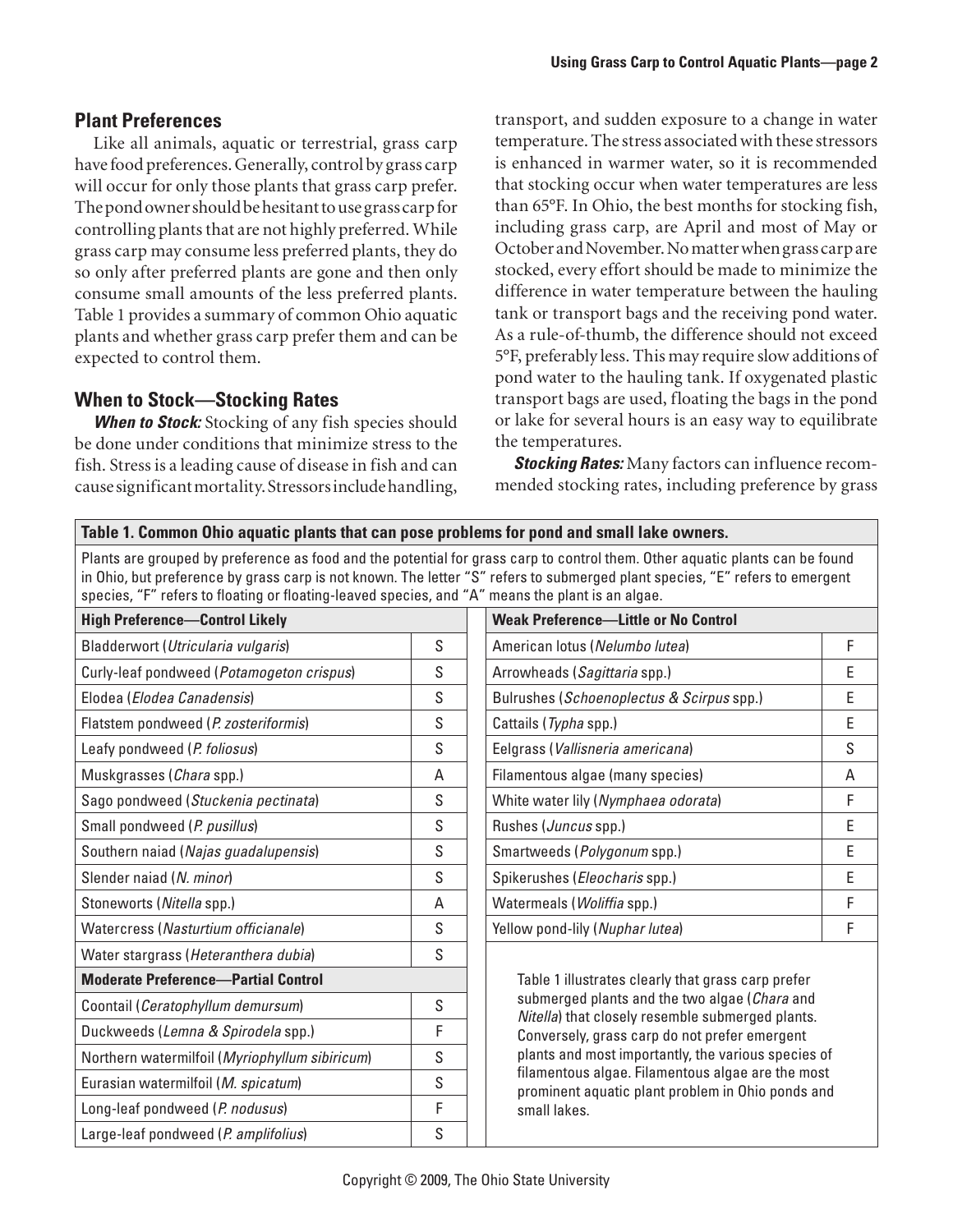carp for the plant species of concern, severity of the problem, length of growing season, and size of the water body. These factors are why recommended stocking rates vary so much across the United States. In Ohio ponds and small lakes (< 5 acres), recommended stocking rates are 8–10 per acre if the water body is covered 60% or more with preferred plant species, 6–8 per acre if coverage is 40–60%, 4–6 per acre if coverage is 20–40%, and 2–3 per acre for any coverage less than 20%. In ponds where the problem plants are moderately preferred by grass carp, increasing the stocking rate by 50% might be required to control the plants to a desired coverage level. Although grass carp may occasionally eat plants that are weakly preferred, they generally do not provide control of those plants and should not be stocked into ponds and lakes where the only problem is a plant that grass carp prefer not to eat.

## **Potential Concerns**

*Habitat Impacts:* The importance of aquatic plants to the pond and lake owner is largely dependent on their goals. Owners who manage for swimming, irrigation sources, and even aesthetics often prefer not to have aquatic plants and manage to reduce or eliminate them. Grass carp stockings are compatible with those goals. Owners who are managing for fish and wildlife resources as well as those pond owners who desire a natural aquatic community should be cautious about stocking grass carp. Their ability to eat and control many aquatic plant species changes the structure and function of the aquatic ecosystem. An absence of submerged aquatic plants changes the predator-prey interactions—not only between different fish species but also between fish species and the rest of their food web. Many migratory waterfowl and shorebirds rely on submerged plants to provide food, either the plants themselves or the myriads of invertebrates that inhabit the plants. Grass carp have the potential to significantly alter a water body's habitat, both in terms of quantity and quality.

Those pond and lake owners who desire quality fishing should also be cautious about stocking grass carp. Typical pond fish species, such as largemouth bass and bluegills, did not evolve in structureless water bodies. Research has demonstrated that pond and small-lake fish communities function best when submerged plants provide 5–20% coverage. Lower percentages favor establishment of quality panfish fisheries and 15–20% coverage is recommended for

balanced fish communities. Any amount over 20% begins to impede largemouth bass predation success and can cause panfish stunting. While it is theoretically possible that grass carp stocking rates could be adjusted to provide for some desirable level of submerged plants, fisheries managers have come to realize that does not occur in practice. Many managers now consider grass carp not to be an option when trying to maintain desirable levels of submerged plants.

*Impacts on Other Fish Species:* Grass carp are not egg and fry predators of other fish species. In ponds and lakes devoid of aquatic plants, grass carp will begin to sift through organic sediments and may on a rare occasion disrupt incubating eggs of other species. Submerged aquatic plants do provide critical nursery areas for fry and small fish, and grass carp can impact their survival by eliminating or reducing the amount of suitable nursery habitat.

*New Ponds:* Newly constructed ponds typically do not develop diverse aquatic plant communities for several years and many may not develop plant abundances considered problematic by the owner based on his or her goals. Grass carp should not be stocked into new ponds until plant abundance exceeds the owner's tolerance and the owner can document that the problem plant species are those likely to be controlled by grass carp.

*When to Expect Results:* Grass carp are stocked at a relatively small size of 8–12 inches. While this size eats continuously, the overall amount eaten by these fish is substantially less than that eaten by larger grass carp. The pond owner must exercise patience, allowing 3–4 years before determining if control is occurring.

*Supplemental Stockings:* A pond owner may wish to stock additional grass carp 3–4 years after the initial stocking if plant control is less than desired. Supplemental stockings may also be needed if deaths are evident or a high water event allows grass carp to leave the pond. Grass carp are attracted to moving water and will leave through overflow devices and emergency spillways. A grate should be installed over overflow pipes in ponds and lakes stocked with grass carp. Keep in mind that these grates can collect debris and therefore should be checked regularly to ensure proper water discharge. Common sources of mortality are winter and summer low-oxygen events and fisheating birds (herons, egrets). Occasionally, poor water quality in a pond or lake can cause stress and lead to